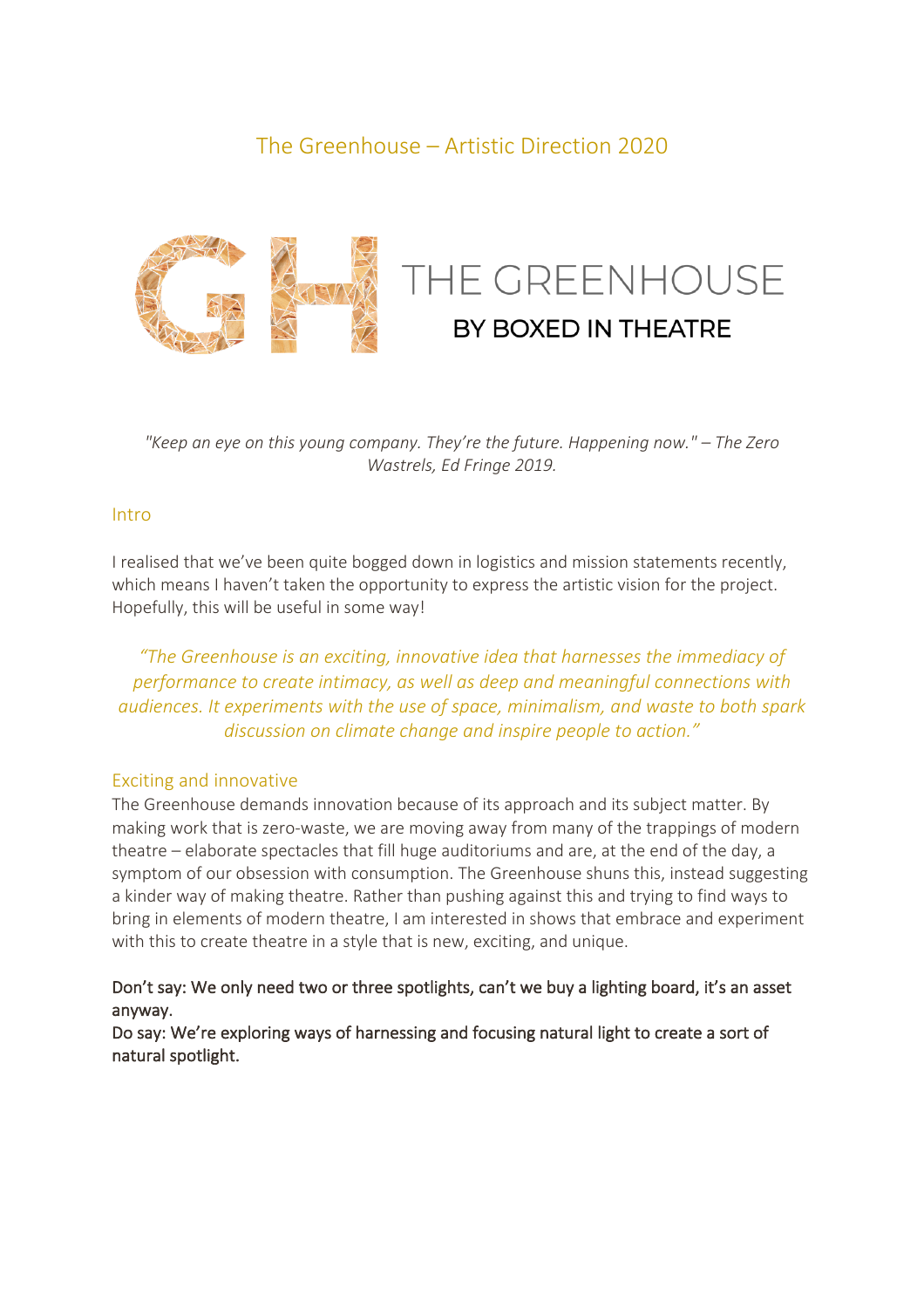## Immediacy, Intimacy and Connection

The immediacy of theatre and performance is undoubtedly its most powerful tool – the idea that there is someone, standing in front of you, actually talking to you. In many ways, modern theatre works hard to remove this. Spectacles create a barrier between audiences and actors that clearly separate the heightened world of the stage from the real world of the auditorium. Similarly, performance styles that focus on 'creating characters' make actors no longer real people, which can make it harder for audiences to actually connect with them. This is a shame. The Greenhouse moves in the opposite direction – it celebrates the immediacy and the personal in performance. By creating a deeply intimate space, we invite audiences to join us in the world of the show, for a short time. This, in turn, allows them to build meaningful connections with the performers, and the show as a whole, which is a key tool in sparking discussion and inspiring action on the climate crisis.

# Don't say: I think the audience might be a bit too close. Do say: How can we include the audience in the narrative and themes of the show?

#### Use of Space

BoxedIn Theatre was founded on the principal that space is an underutilised element in the performing arts. Interestingly enough, of the multiple projects that we've worked on, we've never performed in a theatre. Instead, we've done everything from a huge tent to a medical laboratory, all to explore how the space a show is performed in effects the way people connect to that show. This evolved into a simple theory – audiences have an emotional response to any space they enter. That response can be harnessed to strengthen the message of a show. The Greenhouse continues this tradition, specifically asking how we can create a space and use it in such a way that it connects audiences to the natural environment. Shows should play with space both in design and in direction as a tool to further encourage audience members to consider their relationship with the environment.

#### Don't say: We could do this show anywhere.

## Do say: The themes of The Greenhouse as a space connect really well with the themes of the show!

#### Minimalism and Waste

Of course, a central tenant of the project is waste. From a thematic perspective, we're exploring how damaging our mindset on waste is both to the natural environment and to us as a society. We want to demonstrate that we don't need to generate all that much waste – or any waste at all really – to make top-quality theatre. In fact, a focus on resource heavy work and elaborate spectacles can stifle creativity, leading to work that may be entertaining, but that is far less engaging and intimate. From an aesthetic perspective, we're looking for shows that embrace the idea of reducing waste. We're asking for a mindset change here  $$ rather than celebrating huge, elaborate, single use sets, we want shows that are inventive in their resources, celebrating a lack of waste through minimalism and creativity. These shows demonstrate that great and beautiful work isn't dependent on purchasing lots of resources.

## Don't say: I wish we could have a bigger set… Do say: How many different ways can we use this prop?